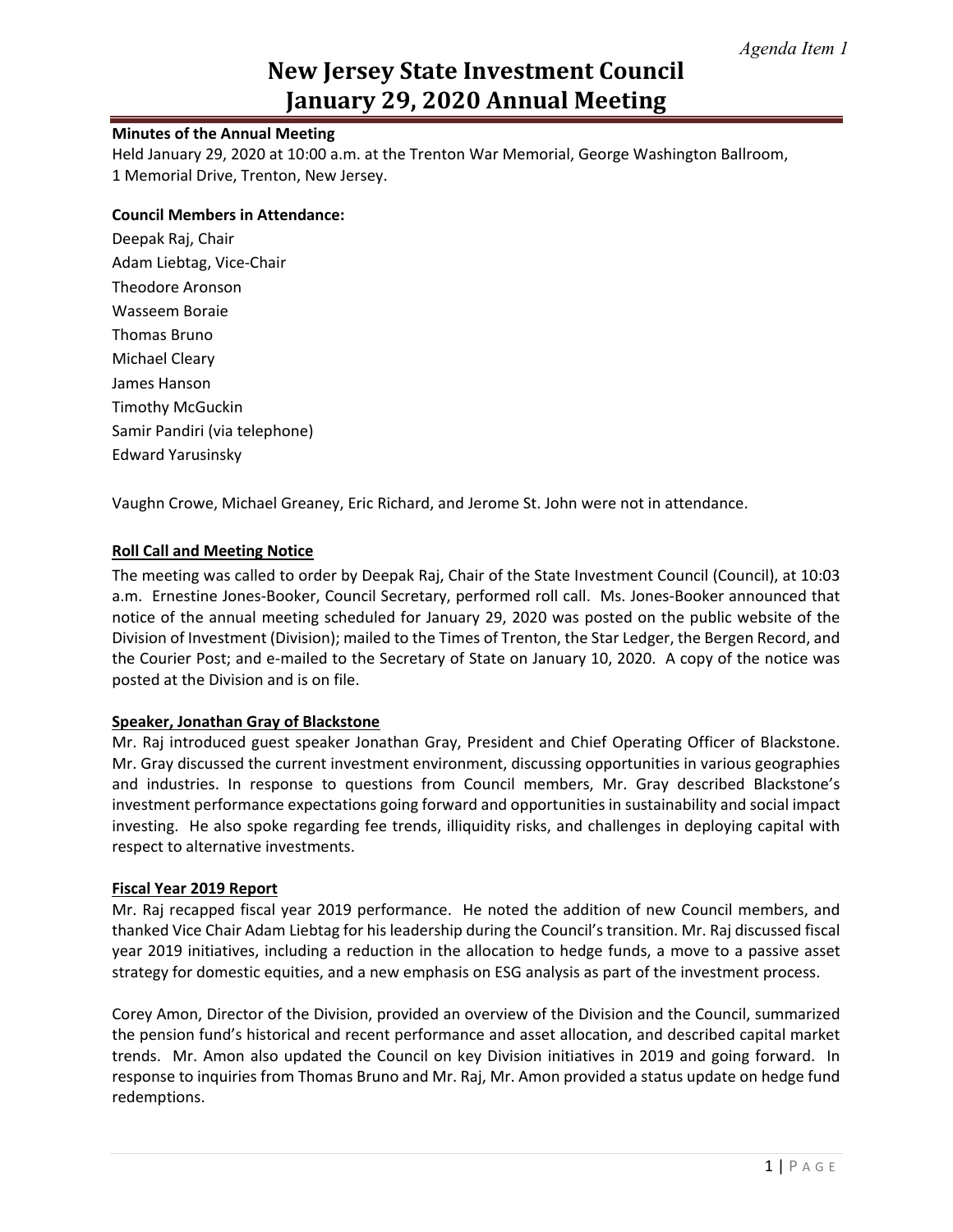# **New Jersey State Investment Council January 29, 2020 Annual Meeting**

# **Report from the State Treasurer**

Dini Ajmani, Assistant Treasurer, provided an update on proposed 2020 state budget preparations, including departmental budget changes, pension fund contributions, and budget forecasts. Mr. Bruno commented on the reduction in the number of public employees contributing to the pension fund.

### **Opportunity for Public Comment**

There were no speakers from the audience.

# **Adjournment**

Mr. Raj made a motion to adjourn the Annual Meeting, with Theodore Aronson seconding the motion. All Council members present voted in favor of the motion. The meeting was adjourned at 11:45 a.m.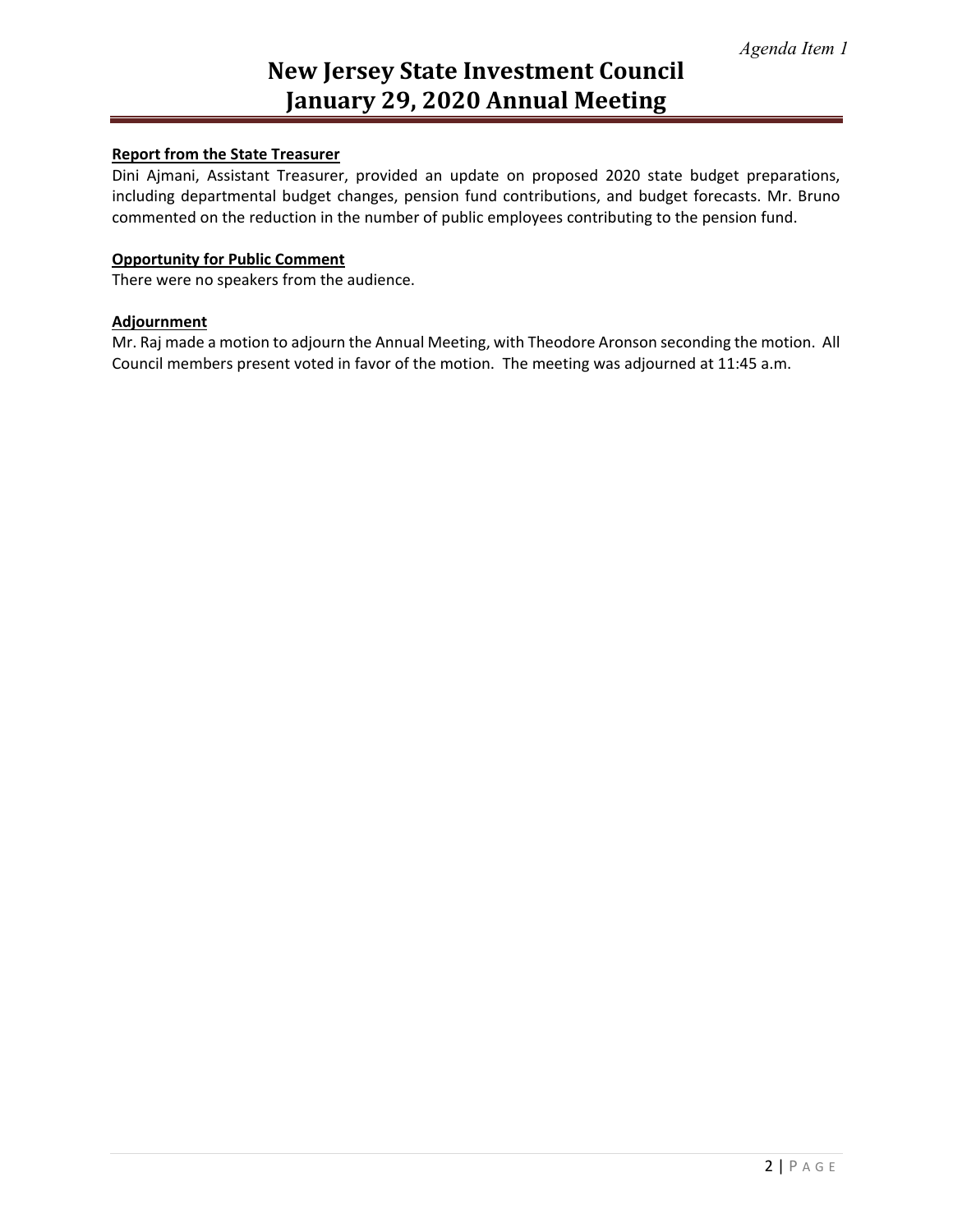# **New Jersey State Investment Council January 29, 2020 Regular Meeting**

# **Minutes of the Regular Meeting**

Held January 29, 2020 at the Trenton War Memorial, George Washington Ballroom, 1 Memorial Drive, Trenton, New Jersey.

# **Council Members in Attendance:**

Deepak Raj, Chair Adam Liebtag, Vice-Chair Theodore Aronson Wasseem Boraie Thomas Bruno Michael Cleary James Hanson Timothy McGuckin Samir Pandiri (via telephone) Edward Yarusinsky

Vaughn Crowe, Michael Greaney, Eric Richard, and Jerome St. John were not in attendance.

# **Roll Call and Meeting Notice**

The regular meeting was called to order by Deepak Raj, Chair of the State Investment Council (Council), at 12:18 p.m. Ernestine Jones-Booker, Council Secretary, performed roll call. Ms. Jones-Booker announced that notice of the regular meeting scheduled for January 29, 2020 was posted on the public website of the Division of Investment (Division); mailed to the Times of Trenton, the Star Ledger, the Bergen Record, and the Courier Post; and e-mailed to the Secretary of State on January 10, 2020. A copy of the notice was posted at the Division and is on file.

#### **Minutes for the Regular Meeting held November 20, 2019**

Mr. Raj presented the minutes of the regular meeting held on November 20, 2019. Thomas Bruno made a motion to approve the minutes, with Theodore Aronson seconding the motion. All Council Members present voted in favor of the motion.

#### **State Investment Council Fiscal Year 2019 Annual Report**

Corey Amon, Director of the Division, presented a draft of the State Investment Council Annual Report for Fiscal Year 2019. Mr. Raj made a motion to approve the report as presented, with Mr. Aronson seconding the motion. A roll call vote was taken, with all Council Members present voting in favor of the motion.

# **Director's Report/Portfolio Update**

Mr. Amon presented the Director's Report, providing an update on portfolio performance and asset allocation through December 31, 2019.

# **Deferred Compensation Plan Annual Update**

Mr. Amon provided an annual update on the New Jersey State Employees Deferred Compensation Plan (DCP), reporting no change in the DCP's fund options.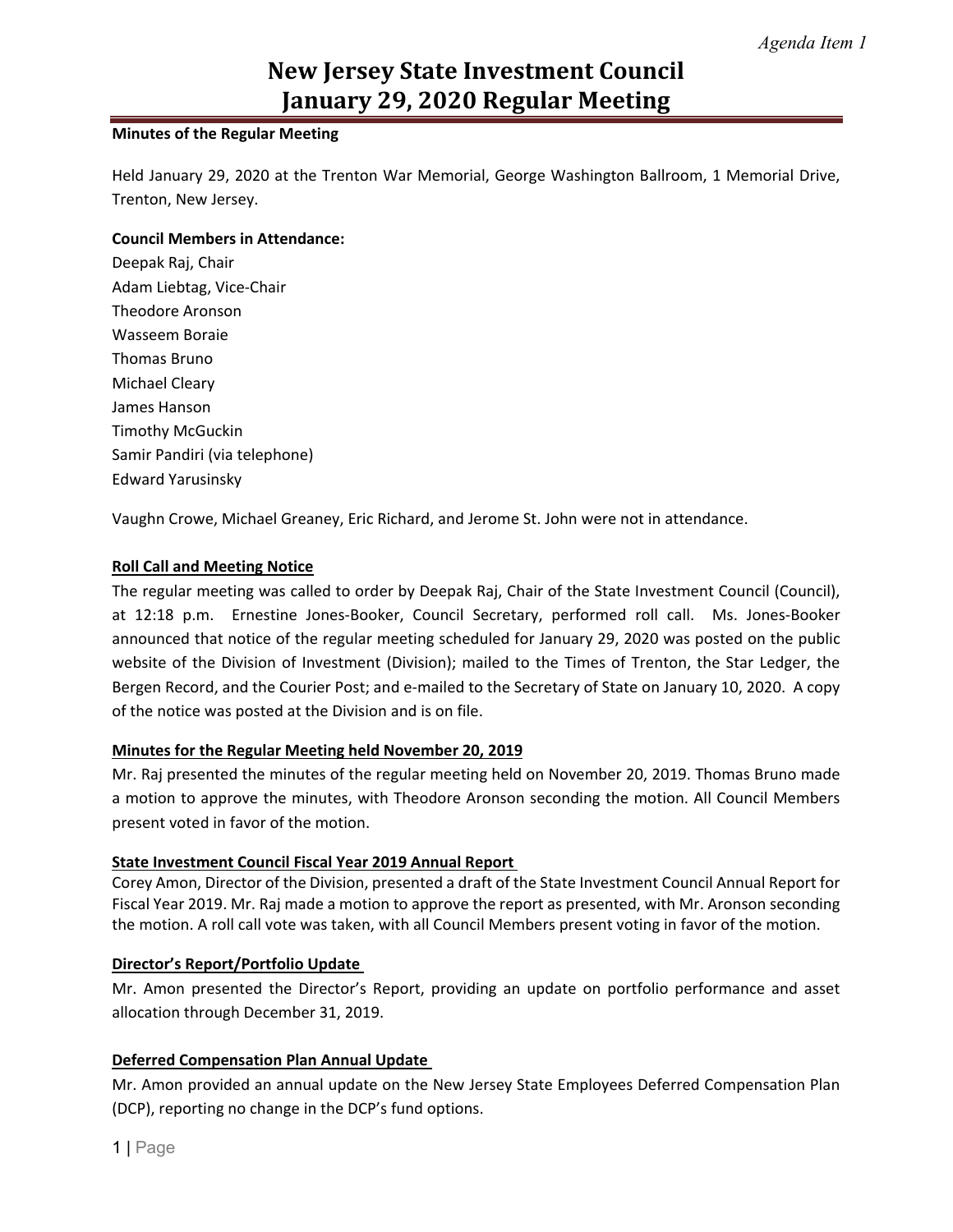# **New Jersey State Investment Council January 29, 2020 Regular Meeting**

# **Report on Treasury Supplemental Code of Ethics**

Lynn Jahn of the Division reported on the Treasury Supplemental Code of Ethics, which governs personal investing by Division employees. Ms. Jahn announced that there were no violations of the Supplemental Code since the date of the Division's last report to the Council.

#### **Report on Northern Ireland**

Ms. Jahn presented to the Council the Division's annual report to the Governor and the Legislature with respect to U.S. corporations doing business in Northern Ireland and their adherence to the MacBride Principles of nondiscrimination in employment and freedom of workplace opportunity.

#### **Private Equity Investments**

#### *Vista Foundation Fund IV, L.P.*

Robin Clifford and Liam Daul of the Division, along with Michelle Davidson of Torrey Cove, presented an investment of up to \$100 million in Vista Foundation Fund IV, L.P., a fund focused on mid-market enterprise software and data and technology-enabled companies. Mr. Daul summarized the terms of the investment, its fit within the portfolio, and the experience of the investment team. In response to questions from Mr. Raj and James Hanson, Mr. Daul and Ms. Davidson discussed the status of the prior fund and expectations regarding a successor fund and Ms. Clifford further explained Vista's fee structure. Mr. Raj reported that the IPC had reviewed the investment and recommended presentation to the Council.

#### *Altaris Health Partners V, L.P.*

Ting Yang of the Division, along with Ms. Clifford and Ms. Davidson, presented an investment of up to \$100 million in Altaris Health Partners V, L.P., a fund focused on making investments within the healthcare sector. Ms. Yang described the terms of the investment and its fit in the portfolio. In response to questions from Mr. Raj, Ms. Yang, Ms. Clifford and Ms. Davidson described the fund's ability to deploy capital and the steps taken by the fund managers to reduce regulatory risk. Mr. Raj reported that the IPC had reviewed the investment and recommended presentation to the Council.

#### **Real Estate Investment**

#### *DivcoWest Fund VI-A, L.P.*

Kevin Higgins of the Division with Bob Flannigan of Hamilton Lane presented an investment of up to \$100 million in DivcoWest VI-A, L.P., a fund that invests in real estate serving technology and life science tenants within select technology/innovation markets nationwide. Mr. Higgins described the investment team and its track record, and set out the terms of the investment and its fit in the portfolio. Mr. Hanson and Wasseem Boraie expressed concerns regarding the timing of investments in the sector. At the request of Mr. Raj, Mr. Flannigan and Mr. Higgins described the status of the real estate marketplace in general, and the investment process of the firm in particular. Mr. Raj reported that the IPC had reviewed the investment and recommended presentation to the Council.

#### **Public Comment**

There were no speakers from the audience.